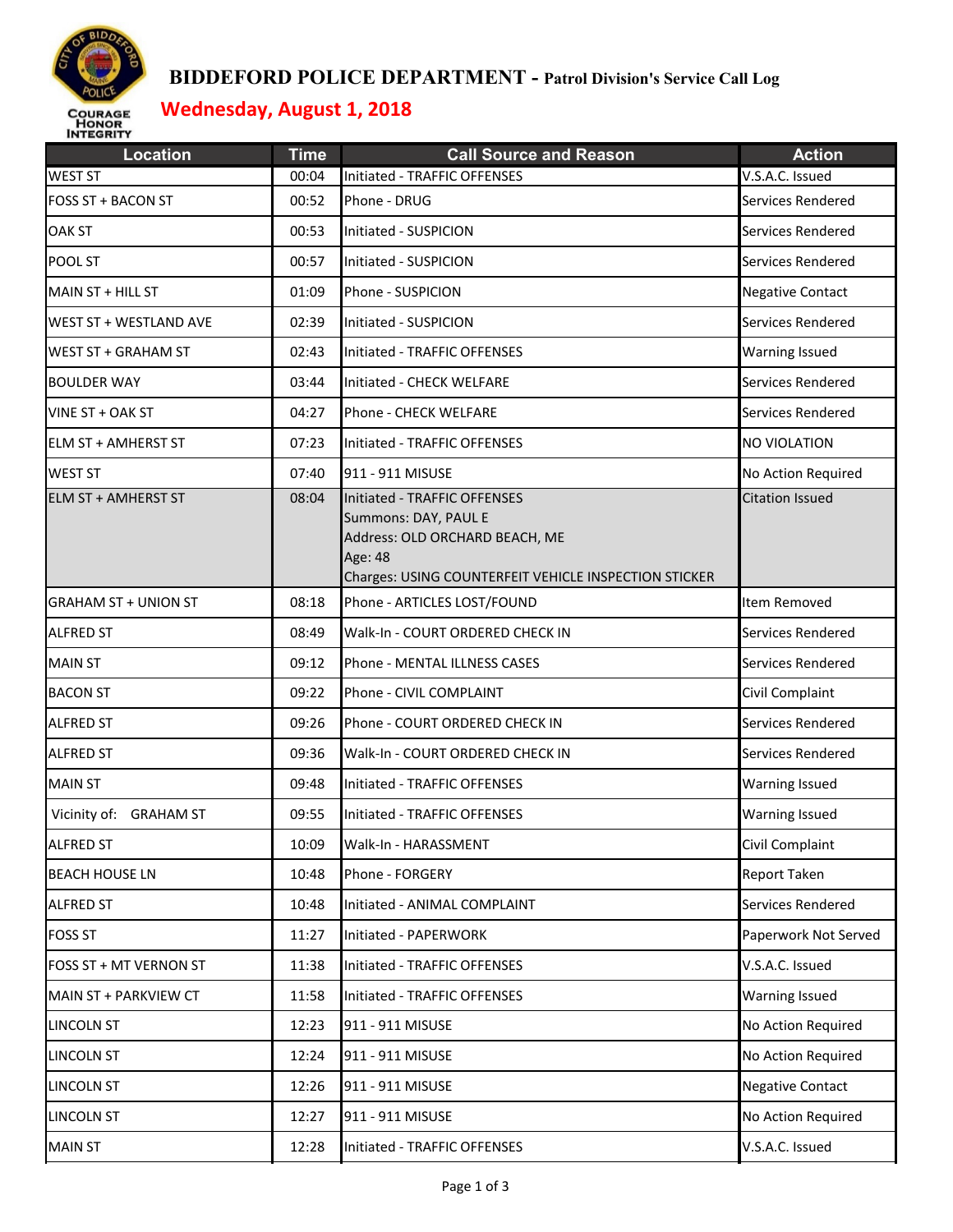

## **BIDDEFORD POLICE DEPARTMENT - Patrol Division's Service Call Log**

# **Wednesday, August 1, 2018**

| <b>Location</b>          | <b>Time</b> | <b>Call Source and Reason</b>                                                                                                        | <b>Action</b>           |
|--------------------------|-------------|--------------------------------------------------------------------------------------------------------------------------------------|-------------------------|
| PLYMOUTH DR              | 12:31       | Walk-In - BURGLARY OF A MOTOR VEHICLE                                                                                                | <b>Report Taken</b>     |
| <b>MAIN ST</b>           | 12:43       | Initiated - TRAFFIC OFFENSES                                                                                                         | <b>Warning Issued</b>   |
| <b>MAIN ST</b>           | 12:50       | Initiated - PAPERWORK                                                                                                                | Paperwork Served        |
| MAIN ST + LUNT ST        | 13:05       | Initiated - TRAFFIC OFFENSES                                                                                                         | <b>Warning Issued</b>   |
| MAIN ST + MT PLEASANT ST | 13:13       | Initiated - TRAFFIC OFFENSES                                                                                                         | <b>Warning Issued</b>   |
| <b>CLIFFORD ST</b>       | 13:14       | Walk-In - ESCORTS / RELAYS                                                                                                           | Services Rendered       |
| <b>MAIN ST</b>           | 13:22       | 911 - 911 MISUSE                                                                                                                     | No Action Required      |
| <b>SCADLOCK MILL RD</b>  | 13:34       | Phone - MESSAGE DELIVERY                                                                                                             | Services Rendered       |
| <b>GRANITE ST</b>        | 13:45       | Initiated - TRAFFIC OFFENSES                                                                                                         | <b>Warning Issued</b>   |
| <b>WEST ST</b>           | 13:51       | Initiated - TRAFFIC OFFENSES                                                                                                         | <b>Warning Issued</b>   |
| ALFRED ST + MAY ST       | 13:59       | Initiated - TRAFFIC OFFENSES                                                                                                         | <b>Warning Issued</b>   |
| <b>ALFRED ST</b>         | 14:04       | Initiated - MISSING PERSON                                                                                                           | Report Taken            |
| POMERLEAU ST             | 14:14       | 911 - 911 MISUSE                                                                                                                     | <b>Warning Issued</b>   |
| <b>MAIN ST</b>           | 14:17       | Other - WARRANT ARREST<br>Arrest: PAYNE, ROY CHESTER<br>Address: BIDDEFORD, ME<br>Age: 29<br>Charges: VIOLATING CONDITION OF RELEASE | Arrest(s) Made          |
| <b>HILL ST</b>           | 14:21       | Phone - HARASSMENT                                                                                                                   | Services Rendered       |
| <b>MAIN ST</b>           | 14:39       | 911 - 911 MISUSE                                                                                                                     | <b>Warning Issued</b>   |
| OLD POOL RD              | 14:53       | Initiated - ANIMAL COMPLAINT                                                                                                         | <b>Warning Issued</b>   |
| <b>SACO FALLS WAY</b>    | 14:57       | Walk-In - CIVIL COMPLAINT                                                                                                            | Civil Complaint         |
| PIERSONS LN              | 15:00       | Phone - PARKING COMPLAINT                                                                                                            | Gone On Arrival         |
| HILLS BEACH RD           | 15:27       | Phone - ANIMAL COMPLAINT                                                                                                             | Field Interview         |
| <b>ALFRED ST</b>         | 15:33       | Walk-In - COURT ORDERED CHECK IN                                                                                                     | <b>NO VIOLATION</b>     |
| ALFRED ST + DENTAL AVE   | 15:33       | Initiated - TRAFFIC OFFENSES                                                                                                         | V.S.A.C. Issued         |
| <b>ALFRED ST</b>         | 15:39       | Walk-In - COURT ORDERED CHECK IN                                                                                                     | <b>NO VIOLATION</b>     |
| <b>ALFRED ST</b>         | 15:54       | Initiated - TRAFFIC OFFENSES                                                                                                         | V.S.A.C. Issued         |
| PIERSONS LN              | 15:57       | Phone - HARASSMENT                                                                                                                   | <b>NO VIOLATION</b>     |
| <b>ALFRED ST</b>         | 16:00       | Other - ASSIST PD AGENCY                                                                                                             | Services Rendered       |
| POOL ST                  | 16:09       | 911 - 911 MISUSE                                                                                                                     | <b>Negative Contact</b> |
| <b>ELM ST</b>            | 16:17       | Initiated - TRAFFIC OFFENSES                                                                                                         | V.S.A.C. Issued         |
| PIERSONS LN + BACON ST   | 16:33       | Phone - CRIM THREAT / TERRORIZING                                                                                                    | Services Rendered       |
| <b>ALFRED ST</b>         | 16:42       | Initiated - TRAFFIC OFFENSES                                                                                                         | V.S.A.C. Issued         |
| <b>ALFRED ST</b>         | 16:48       | Walk-In - COURT ORDERED CHECK IN                                                                                                     | <b>NO VIOLATION</b>     |